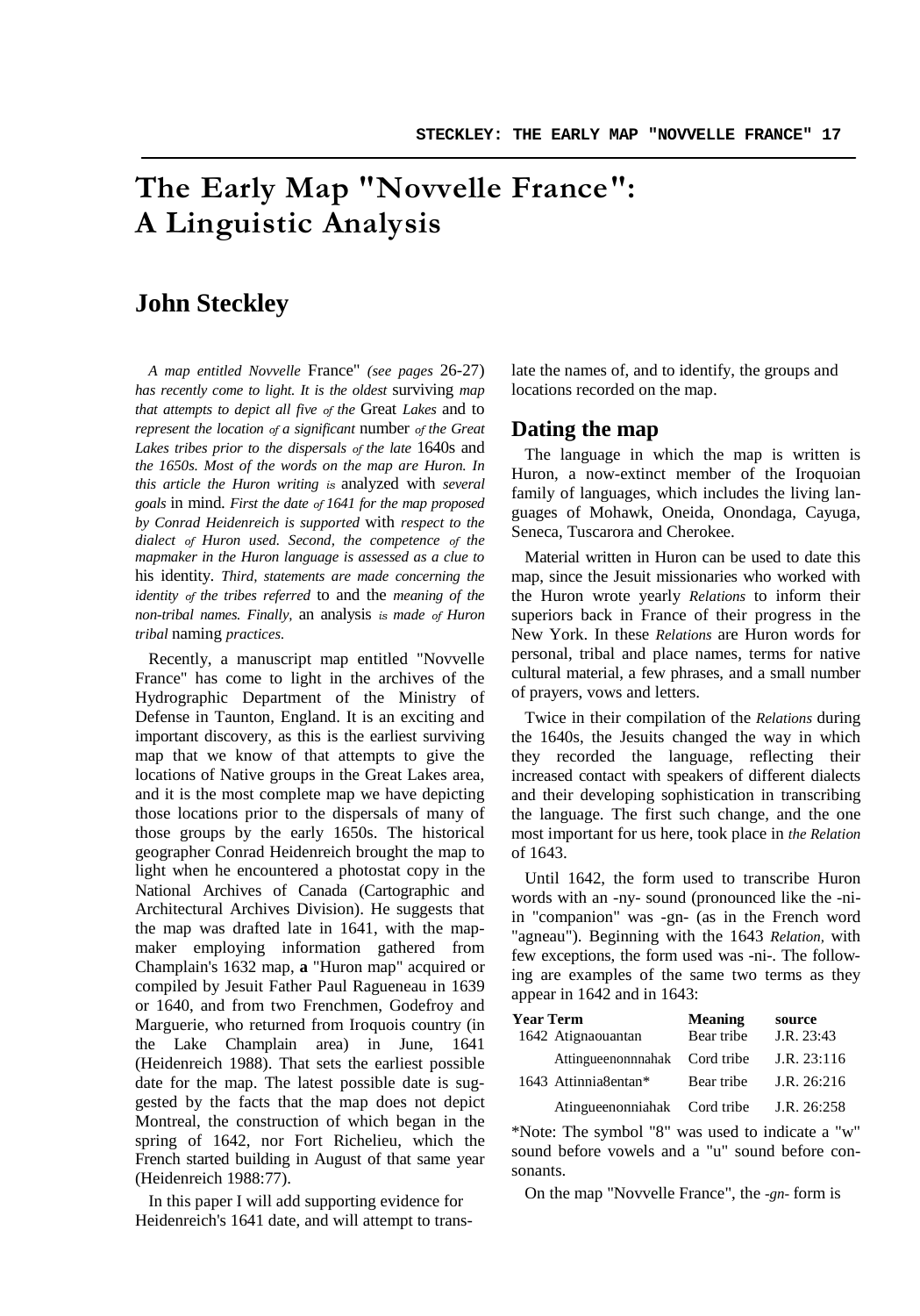# **A. Lake Champlain south of Great Lakes to Lake Superior**

|                                            |                                     | 11. Law Champiani south of Great Lawes to Lawe Superior |                                       |                       |
|--------------------------------------------|-------------------------------------|---------------------------------------------------------|---------------------------------------|-----------------------|
|                                            | <b>Nouvelle France</b><br>c. 1641   | Le Jeune - 1640<br>$(JR18:227-239)$                     | Samson: Le Canada<br>1656/1657        | <b>Identification</b> |
| $\mathbf{1}$                               | Agnieronon                          | Agneehrono                                              | Anneronons/Anner                      | Mohawk                |
| $\frac{2}{3}$                              | Onciocheronon                       | Oneiochronon                                            | Onneiochronons/Onneiohr               | Oneida                |
|                                            | Onontoaeronon                       | Onontaehronon                                           | OnontaguerononslOnontaguer            | Onondaga              |
|                                            | Onontioronon                        |                                                         |                                       | 5.                    |
| $\begin{array}{c} 4 \\ 5 \\ 6 \end{array}$ | Chonkande                           | Konkhandeenhronon                                       | Chonchradeen/ditto                    | 5.                    |
|                                            | Onioenronon                         | Oniouenhronon                                           |                                       | Cayuga                |
| 7                                          | Sonontocronon                       | Sonontouehronon                                         | Sonontouaeronons/Sonontouaer          | Seneca                |
| 8                                          | Hvron                               | Ouendat                                                 | Hurons/ditto                          | Huron                 |
| 9                                          | Nation dv Petun                     | Khionontatehronon                                       | Sanhionontateheronons/N. du           | Petun                 |
| 10                                         | Nation Nevtre                       |                                                         | Neutre, ou Auiouandarons              | Neutral               |
| 11                                         | Akhrakovaetonon                     | Akhrakvaeronon                                          |                                       |                       |
| 12                                         | Atiovandarons                       | Attiouendaronk                                          | Attiouandarons/ditto                  | (Neutral)             |
| 13                                         | Enrie, Nation Dv Chat               | Erichronon                                              | Eriechronons, ou N. du Chat           | Erie                  |
| 14                                         | Ariotocronon                        | Ahriottaehronon                                         | Ariatocronon/Ariatoeronon             | ç                     |
| 15                                         | Oskovararonon                       | Oscouarahronon                                          | Oukouarararonons/ditto                | Fox                   |
| 16                                         | Kovatocronon                        | Hvatoehronon                                            | Couacronon/ditto                      | Sauk                  |
| 17                                         | Skenchioronon                       | Skenchiohronon                                          | Squenquioronon/Squenqiuoronons        | Fox                   |
| 18                                         | Aictaeronon                         | Attistaehronon                                          | Aictaeronon/ditto                     | Mascoutin             |
| 19                                         | Ontarraronon                        | Ontarahronon                                            | Ontarraronon/ditto                    | Kickapoo              |
| 20                                         | Aoventsiovaenronon                  | Aoueatsiouaenhronon                                     | Aouentsiouaeronon                     | Winnebago             |
| 21                                         | Attiovandarons                      | Attiouendarankhronon Attiouandarons                     |                                       | (Neutral)             |
|                                            | <b>B.</b> Lower Ottawa River Valley |                                                         |                                       |                       |
| 22                                         | Khionontatetonon                    | Ouaouechkairini<br>ou Petite Nation                     | Quionontateronon ou Petite Nation     | Weskarini             |
| 23                                         | Ehonkeronon                         | Kichesipirini, ou                                       | Algonquin de 1'Isle                   | Kichesipirini         |
|                                            |                                     | S. de 1'Isle                                            | ou Ehonqueronon                       |                       |
| 24                                         | Sarontovane                         |                                                         | S arontouanerenon/S arontouaneron     |                       |
| 25<br>26                                   | Otohiaden                           |                                                         | Otchiahen/Otehiahen                   | ?                     |
|                                            | Tovkhiaronon                        |                                                         |                                       | ?                     |
|                                            | C. Upper Ottawa River Valley        |                                                         |                                       |                       |
| 27                                         | Khiondakovananiactonon              |                                                         |                                       | ?                     |
| 28                                         | Chaovaeronon                        |                                                         | Chaouaeronon/Chaouaer                 | Montagnais            |
| 29                                         | Terontov                            |                                                         | Tarantou                              | ?                     |
| 30                                         | Aebneche                            |                                                         |                                       | $\ddot{\phantom{0}}$  |
| 31                                         | Assond                              |                                                         | Assondi/Assodi                        | Ç                     |
| 32                                         | Incheke                             |                                                         | Enchek                                | (caribou)             |
| 33                                         | Ohahavdeon                          |                                                         |                                       |                       |
| 34                                         | Erraon                              |                                                         | Errahononanoate                       | 5                     |
| 35                                         | Chioaentonati                       |                                                         | Chiaentonati                          | 5                     |
| 36                                         | Aentondab                           |                                                         | Aentordac                             | 5                     |
| 37                                         | Khiokhiac                           |                                                         | Quioquhiac/Quoquhiae                  | 5.                    |
| 38                                         | Kovatohota                          |                                                         | Quouatouata                           | Ç                     |
|                                            | D. Georgian Bay to Lake Superior    |                                                         |                                       |                       |
| 39                                         | Eachiriovachronon                   | Atchiligouan                                            | Eachiriouachaonon/<br>Eachiriouachaon | Achirigouan           |
| 40                                         | Elsovtaironon                       | Amikouai                                                | Elsouataironon                        | Amikwa                |
| 41                                         | <b>Cheveux Releves</b>              | Outaouan                                                | <b>Cheveux Releves</b>                | Ottawa                |
| 42                                         | Aovechissaeton                      | Oumisagai                                               | Aouechissatonon/                      | Mississauga           |
|                                            |                                     |                                                         | Aouechissaton                         |                       |
| 43                                         | Skiaeronon                          | Baouichtigouian                                         | Skiaeronon                            | Saulteaux             |
| 44                                         | Astaovanchaeronon                   |                                                         | Astakouankaeronons                    | ?                     |
| 45                                         | Nadovessron                         | Nadovesiv                                               | Nadouessoueronons                     | Sioux (Dakota)        |
| 46                                         | N, des Gen de<br>Mer Puans          | Ouinipigou, ou Puans                                    |                                       | Winnebago             |

### TABLE 1

Comparison of native names (adapted from Heidenreich 1988:106-9)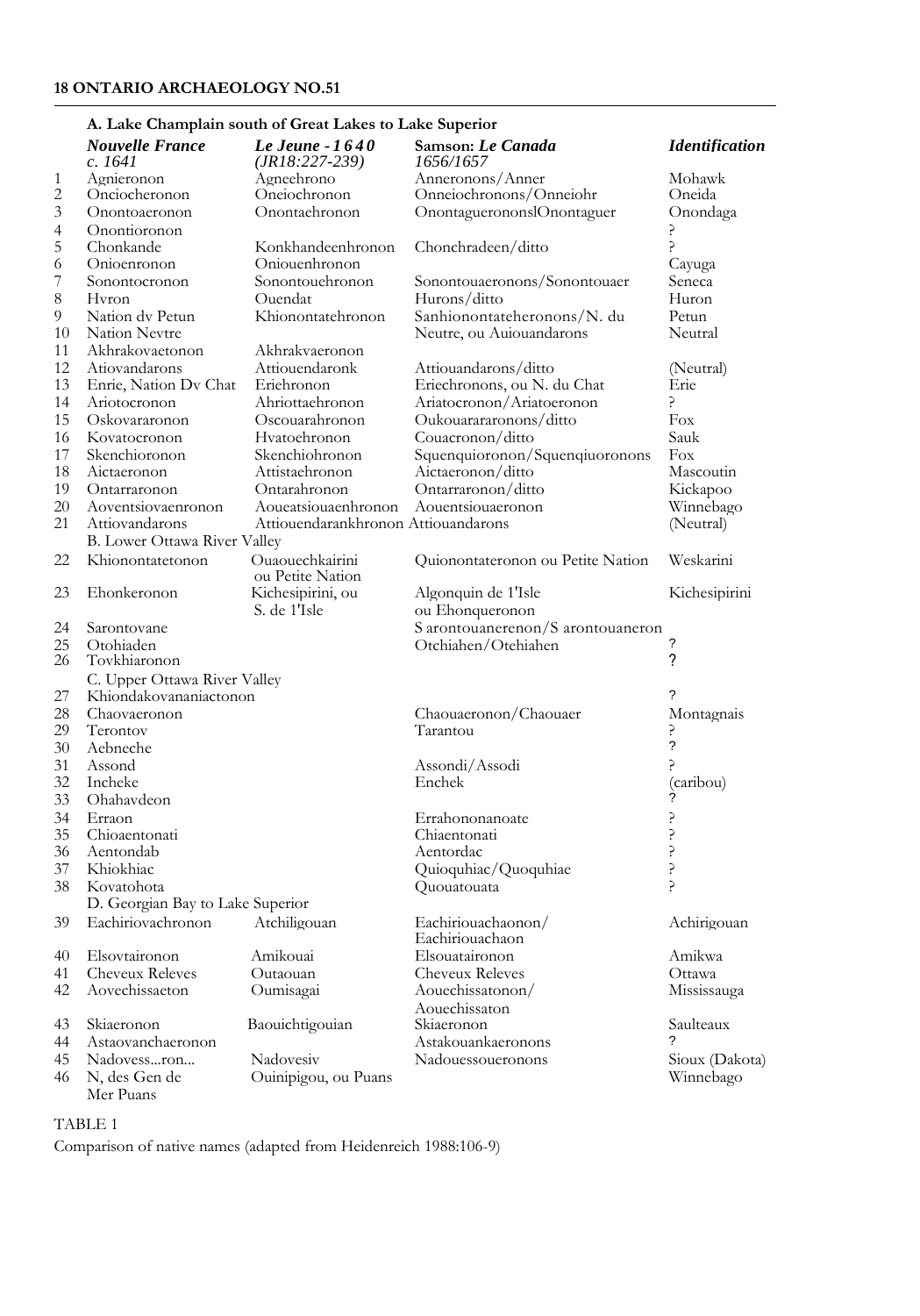used in *"Agnieronon*" *,* the Huron name for the Mohawk. (In this example and those that follow, see Table 1 for this listing of Huron terms and Fig. 1 for their location on the map.)

Another change that took place in 1643 was a shift from *-khi-* to -ti-. Unlike the previous change, this clearly represents a dialect difference. The dialects recorded before 1643 used the *-ky-* sound (like the first sound in "cute"), while those recorded later had the -ty- sound. A good illustration of this occurs in a man's name:

| Year Term           | Meaning                       | Source                         |
|---------------------|-------------------------------|--------------------------------|
| 1642 Okhuk8andoron  |                               | Valuable Group J.R. 22:134/138 |
| 1643 Aotiok8andoron | Valuable Group J.R.26:294/298 |                                |

On the map there are four names with the earlier *khi* form:

*"Khiokhiac" (37), "Khiondakovananiactonon" (27), "Khionontatetonon"* (22), and *"Tovkhiaronon*" *(26).*

# **The mapmaker's knowledge of Huron**

The mapmaker was quite clearly someone who had a very poor knowledge of Huron, if, in fact, he knew anything about the language at all. There are many more copy errors on the map than anyone with *any* experience or training in the language would have made. For example, in four names, the often recorded terms for the Seneca (7) and Oneida (2), as well as the *"Ariotocronon"* (14) and *"Kovatocronon" (16),* the mapmaker wrote **a** -cwhere an -e- would have been correct. A more significant error was his use of a -t- in place of an r-. The significance of this lies in the fact that the letter -r- occurs in the Huron populative suffix  *ron(n)on-* (Potier 1920:66). It means "people of' and appears in almost all the tribal names on "Novvelle France". In four instances on this map — *"Akhrakovaetonon"* (11), *"Khionontatetonon" (22), "Khiondakovananiactonon"* (27) and *"Aovechissaetonon"* (42) — the incorrect *-tonon*is written instead of *-ronon-.* Thus, the mapmaker would probably not have been a Jesuit (for an opposing view, see Stothers, 1983), as any missionary sent to New France would have been trained in the Huron language from the very beginning. One of the first lessons would surely have included  *ronon-.*

One non-Jesuit candidate for the mapmaker is Jean Bourdon, a man who was in New France at the right time and who drew other maps of the period (Heidenreich 1988:86).

# **An analysis of the map's Huron words**

We know that the vast majority of the names that appear on "Novvelle France" are tribal names because they end with *-ronon-* (or the incorrectly written *-tonon-).* A feature of Huron tribal naming, one that sometimes makes the people being referred to difficult to identify, is that many names are borrowed from other languages. When the source is another Iroquoian language, the borrowing brings no significant alteration. More often there is a replacing of "foreign" sounds with more familiar Huron ones, or the addition of *a morpheme* (meaningful word part) such as -ronon- to make the word more acceptable grammatically, a process sometimes referred to as "folk etymology" (Anthill 1972:92). Also frequent was "loan translation": taking the original term and translating it into Huron. Analysis of the Huron names will, whenever possible, entail translation of the words, or detection of borrowing, and identification of tribal affiliation.

## **The map's four regions**

## **A. From Lake Champlain, south of Great Lakes, to Lake Superior**

Among the names appearing in this region are those of the Five Nations of the Iroquois. All five names were borrowed, with little or no alteration except for copy errors, from the original in the Iroquois source language. The term *"Agnieronon"* (1) refers to the Mohawk, and appears to be a borrowing of their own name for themselves *kany*Λ*?kehro•n*Λ (where -Λ- indicates a nasal - *e*  and -?- a glottal stop) (Fenton and Tooker 1978:478). In the dialect of Huron speaken by the Bear tribe *the phoneme* (significant sound unit) represented by the -k- here was non-existent, so it was dropped. In another Huron dialect we get *",annie,eronnon"* (FH1697:248), with the -, showing **a** -y- equivalent for the Mohawk -k-. Pierrette Lagarde, who, in her analysis of Huron names for peoples, does not seem to entertain the idea that such names might be the product of straight borrowing or folk etymology, suggests that the Huron word is derived from the verb *",anniene" ,* meaning " to travel together in a canoe" (Lagarde 1987:414, using Potier 1920:397). The reasons for discounting this hypothesis are several. Scholars of the Mohawk name for themselves have long suggested that the term comes from a noun meaning "flint" (Fenton and Tooker 1978:478-479); the Huron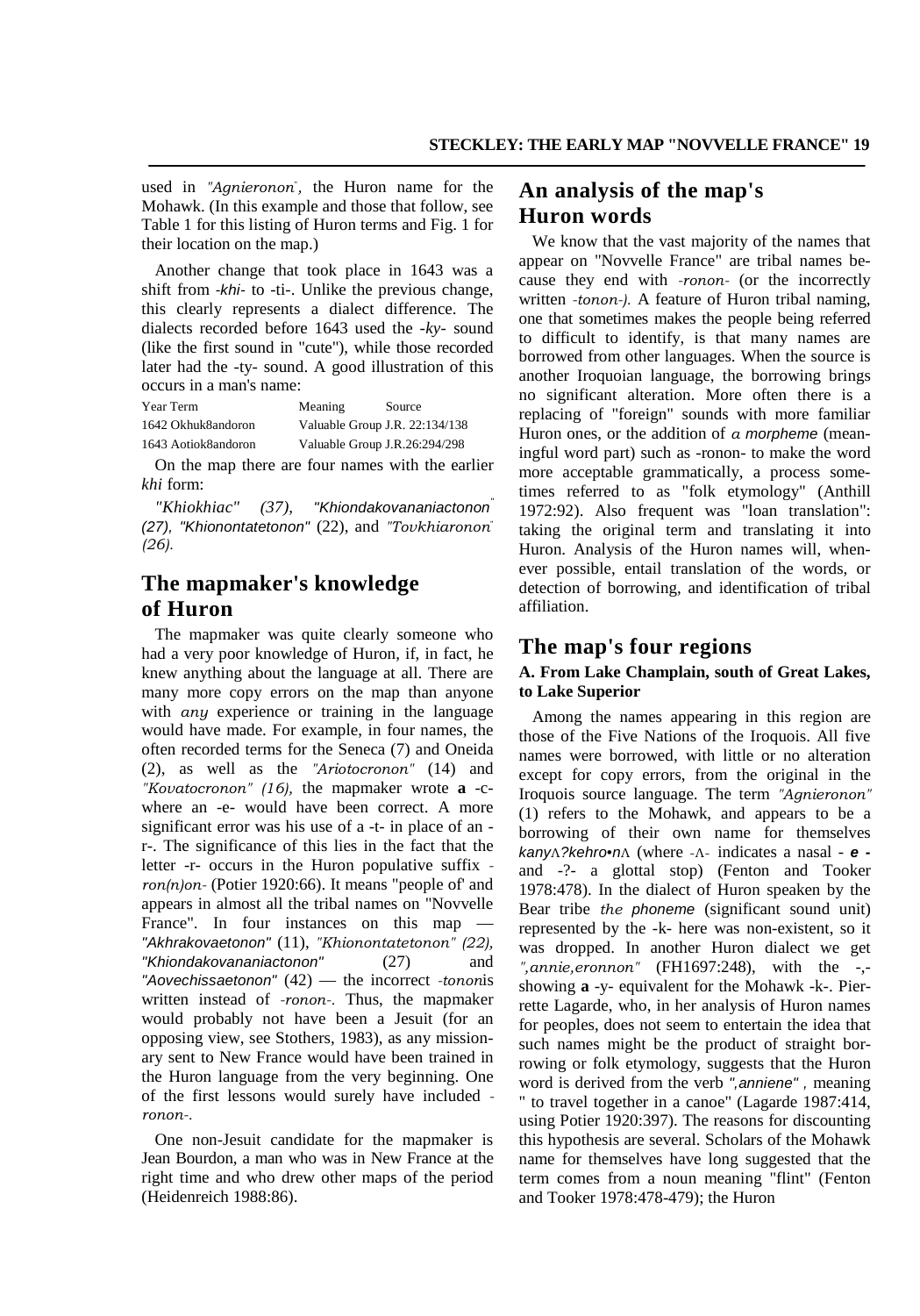cognate is *",anniencha"* (FH1697:21). As all the other Huron names for the Iroquois are the products of borrowing, and as the majority of the tribal names in Huron were borrowed, or were the products of folk etymology or loan translation, the possibility of such an independently generated Huron term is slight.

*"Onciocheronon"* (2) refers to the Oneida. The Oneida term for themselves is "oneyote?a•ka•", "people of the erected stone" (Campisi 1978:489). It is based on the noun *-oney-* for "stone", represented by *-onci-* here (the -c- a copy error for -e-), the verb *-ote?-* "to stand", represented by *-oche-,* and the population suffix *-a•ka•-* (where -•- indicates a long vowel), which is equivalent in *meaning* to the Huron *-ronnon-.* The Huron term here must have been a borrowing from Oneida or some other Iroquois language, as there is no cognate for the noun, and the cognate for the verb takes the different form *"8t"* (Potier 1920:437). While in some instances *-8t-* does appear in the term, as for example "Onnei8tronnon" (FH1697:248), the fact that it at least sometimes takes the Iroquois form still points to a borrowing.

*"Onontoaeronon"* (3) refers to the Onondaga. They term themselves *"onçtá?kaeka?" ;* where *-ç*refers to a nasal -o-. (Blau, Campisi and Tooker 1978:499), meaning "people on the hill". In Huron forms this typically appears as "Onontaehronon" (JR13:45 and JR18:233) in the Bear dialect and as some version of "Onnonta,eronnon" in another dialect (FH1697:248, JR28:275 and 293, JR29:145, 147 and 157, and JR30:227 and 257), with the same meaning (Potier 1920:451 and Lagarde 1987:412 for the noun). The -o- after the noun *-non:-* in the form in the map is somewhat confusing. Perhaps the writer was influenced by the similar term for the Seneca.

*"Onioenronnon"* (6) refers to the Cayuga. It appears to be a Bear dialect attempt to deal with one of the two similar terms that the Cauyga use to refer to themselves that is also used by speakers of the other languages of the Iroquois: *kayohkw*Λ*hó•nç?* (White, Engelbrecht and Tooker 1978:503). No satisfactory etymology of this word exists although Lagarde makes a questionable attempt in Huron (Lagarde 1987:413).

*"Sonontocronon"* (7) refers to the Seneca. The c- is a miscopy of the *-e-* that appears in contemporary references to the Seneca in the Jesuit *Relations* (JR8:115-6, 68-9, 1635; JR18:232-3, 1640; JR21:208-9, 211-2 and 220-1, 1641; and JR24:270, 1643). The Seneca word for themselves,

"onçtowa?ka" and related terms in other languages of the Iroquois translate as "people of the big hill" (Abler and Tooker 1978:516). I suspect that, although the Huron had cognates for the noun meaning "hill" (Potier 1920:451) and for the main element adding the sense of "big" which appears as ",8annen" in Potier (Potier 1920:254), this was a borrowed term. The fact that the part following the noun looks so different from ",8annen" is one reason for this suspicion.

The name *"Chonkande"* (5) is **a** poor quality copying of a term that shows up elsewhere as the placename "Onthrandeen" (Sagard 1939:53), "kontrande,en" (JR30:164, the -,- here, as elsewhere, representing a -y- like sound), "Conkhandeenrhonons" (JR 8:114) and "konkhandeenhronon" (JR18:236). The last two terms translate as "people who are joined " (Steckley 1984:33-34, Potier 1920:282 and Lagarde 1987:410). This could denote a regular, temporary coming together of the Huron with their allies who spoke Algonquian languages. Also possible, although less likely, is that the term refers to a people formed by a more permanent fusing of two formerly separate groups.

In the midst of the names for the Iroquois nations is "Onontioronon" (4). It means "people of the large hill". (Potier 1920:396 and 451). There is a distinct possibility that this refers to at least one part of the Andaste or Susquehannock nation, who lived roughly where this name appears on the map, and whose name is conspicuous by its absence from the map. In 1661, one of the tribes that made up the Susquehannock alliance or confederacy was given as "Sconondihago" (Jennings 1978:363). The linguistic argument that this is another version of Onontioronon is as follows. The initial -Sc- could be adding an optional sense of "very" (see Potier 1920:68 and 71 for Huron examples with -s- and ts-), much as the -s- does in the Mohawk version of the Mohawk name for the Seneca (Abler and Tooker 1978:516), an element absent in the otherwise identical form in Seneca. The *-hag- is* likely the populative suffix that appears as *-a•ka•-* in the Oneida term for themselves, given above, and which is seen as *-hak-* in the Huron terms for the Huron Cord tribe, "hatingeennoniahak", and for the French, "hatinnion,enhak". The final -o- could be misplaced in copying, properly belonging after the i-. Two other of the tribal names of the Susquehannock ended with *-haga-* (op. cit.) In the Jesuit *Relation* of 1670 (JR54:81) there appears the name "Onnontioga", referring to a people who joined with refugees from the Tahontaenrat Huron and the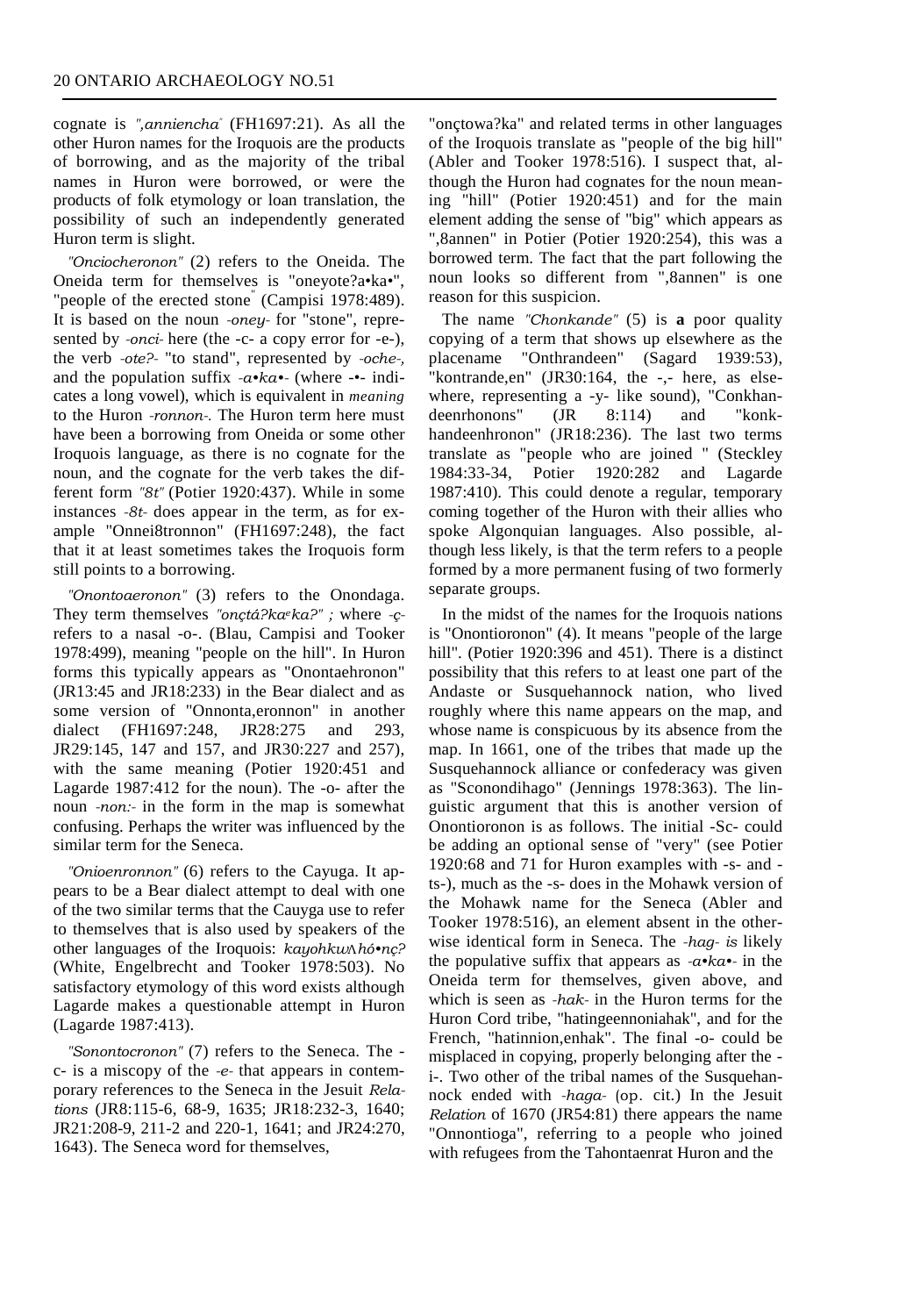Neutral to live in the village of Gandougarae in Seneca country in western New York State. The final *-ga-* could be how the populative suffix appears there, with all three terms referring to the same "people of the large hill", a branch of the Susequehannock.

The name *Akhrakovaetonon" (11),* located between "lac Des Gens Dv Chats" and "Lacs De Sainct LOVYS" , refers to a group of Iroquoian speakers who were dispersed by the Iroquois in the early 1650s. This name appears elsewhere as "Akhrakuaeronon" and "Trakwaerronnons" (JR45:207), and as the name for their village "Atra<sup>c</sup>kwae" (JR36:141), "Atra<sup>c</sup>kwa,e" (JR37:111) (the - c - signifies an -h- like sound), and "Trakwae" (Potier 1920:662). The name can be translated literally as "people of where the sun is" , with the probable meaning "people of the east" (Potier 1920:169, 325 and 452; Steckley 1985a:12-13 and Lagarde 1987:423). This possibly refers to their living east of the Niagara River, or even to the fact that their earlier homes had been located further east. Most writers identify these people with the Neutral, but the possibilities that they were linked to the Susquehannock, or that they were independent, cannot yet be ruled out.

Appearing as two versions of one term are *"Atiovandarons"* (12) and *"Attiovandarons" (21).* This term, associated with the Neutral, was translated in the Jesuit *Relations* as "people who speak a slightly different language" (JR21:193). The leading Iroquoian linguist Floyd Lounsbury suggests "they (who) understand the language" (White 1978:411). A literal translation would seem to be "their words are some distance away" (Potier 1920:329 and 452; Lagarde 1987:411), referring to the fact that the language of the Neutral was related to, but was not mutually intelligible with, that of the Huron.

The last Iroquoian people's name that appears on the map is *"Enrie,* Nation Dv Chat" (13). Contrary to the belief of a number of writers (White 1978:416; Lagarde 1987:416), the "chat" was not the "chat sauvage" or raccoon. "Enrie" is the Iroquoian term for "wildcat" (Mithun 1984:265), possibly a borrowing into Huron of the Erie's version of the name.

The name *"Ariotocro-non"* (14) appears more accurately in other documents as "Ahriottaehronon" (see Table 1), the copy errors being the -c-for *-e*referred to above, and an -o- for *-a-* following the -t-. The meaning of the name is "people (who live) at the rock" (Potier 1920:453 and Lagarde

1987:425). Elsewhere (Steckley 1985b:127-128) I have argued that the similarity between this name and a placename in an 18th century list suggests that these people were located on what is now the Ecorse River, which flows into the Detroit River near the west end of Lake Erie. It is my opinion that along with another group not mentioned on this map, these were the Potawatomi (also missing from this map), prior to their dispersal in 1641.

*"Oskovararonon"* (15) is such an extreme example of folk etymology that it is possible that the Huron had borrowed a term that had already been through the process. The Algonquian-speaking Fox called themselves "meskwahki haki", meaning "Red Earths" (Callender 1978:645). The Seneca represented it as "haskwahkihah" (Callender 1978:646), dropping the -m- that does not exist in Iroquoian languages. It may have been from such a half-way term, possibly from the Neutral, who were closer to the Fox, that the Huron term developed. Whether or not Huron was the original borrowing language, the -o- would make a well-formed Huron pronominal prefix, the added *-r-* giving it the appearance of a typical Huron noun (Potier 1920:445- 455), and *-ronon-* making it a term for a people. It looks like the Huron noun "ok8ara", meaning "hair" (Potier 1920:453), leading Lagarde, who fails to consider folk etymology in her analysis of these terms, to etymologize this word incorrectly (Lagarde 1987:425).

Not far from "Oskovararonon"is another name for the Fox, *"Skenchioronon" (17).* This is based on the Iroquoian term for the animal "fox" (Mithun 1984:265). I suspect that the term was borrowed from another Iroquoian language, and was not generated from Huron roots as Lagarde avers in a highly improbable etymology (Lagarde 1987:426). Although there were several Huron terms for "fox" (Sagard 1939:222, FH 1697:231 and Potier 1920:448), "skenchio" only appears with reference to the Fox tribe (FH1697:176 and 248, and Potier 1920:154).

Often associated with the Fox were their neighbours, the Sauk. The term for these people that appears on "Novvelle France", "kovatocronon" (16) contains two copy errors: *-k-* for -h-, and *-c*for -e-. Lag arde fails to recognize this in her analysis of the word, and this leads her into one of her two incorrect etymologies of the name. The clearest written form of this name is " $8a^c$ to,eronnon" (Potier 1920:154, JR18:234, as "Hvattoehronon"). The most probable meaning is something like "people (who live) inside a hole in the ground"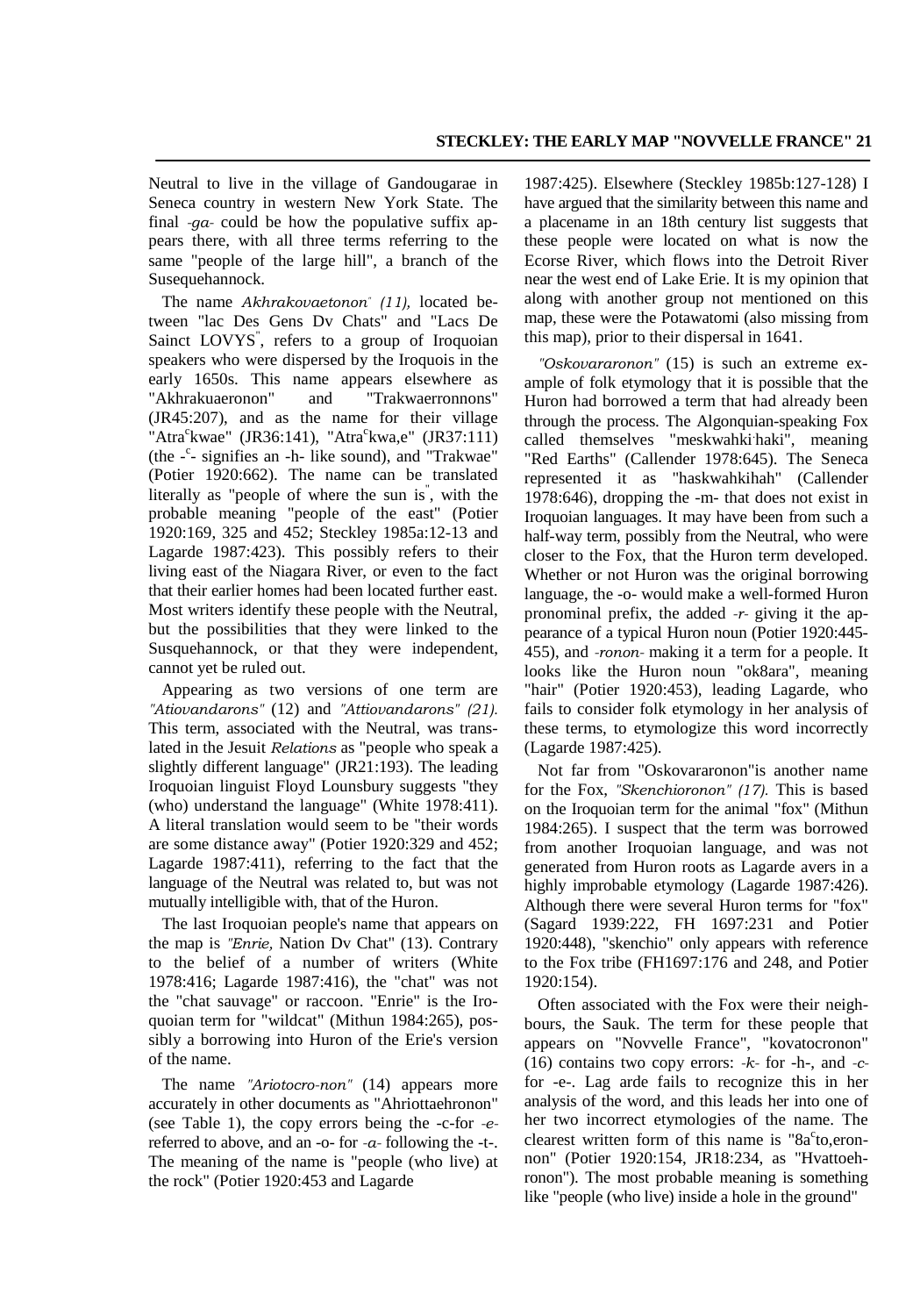(Potier 1920:401 and 446; for a similar use of the noun *-8at-* see the Wyandot term for Cherokee in Barbeau 1960:301). Lagarde's attempt to develop an etymology for this form founders on a violation of a basic structural principle of Huron: that is, you cannot have the semireflexive prefix *-at-* come between a noun root and a verb root). Whether this name is a loan translation, an example of folk etymology, or actually originated with the Huron, is unknown.

*"Aictaeronon"* (18) is difficult to interpret. The term appears only in "Novvelle France". The most likely interpretation I can discover is that it is a very bad attempt at copying "atsistaeronnon", a Bear dialect version of the name for the Mascoutins (JR18:22, 20:60, 30:88, 44:248 and 54:226). My reasons for claiming this is that Atsistaeronnon is otherwise missing from the map, and the name "Aictaeronon"appears where the Mascoutins are believed to have been, south of the Sauk and west of the Kickapoo (Trigger ed. 1978:ix). Atsistaeronnon means "people at the fire" (Potier 1920:454 and Lagarde 1987:426-427), matching the "GENS DE FEV" name that crosses that section of the map.

The term *"Ontarraronon"* (19) means "people of the lake" (Potier 1920:455 and Lagarde 1987:422). It refers to the Kickapoo (Potier 1920:154, "ontara,eronnon \*kikap8"; and Callender, Pope and Pope 1978:667). What lake is being referred to is unknown to me.

"Aoventsiovaenronnon" (20) is a miscopy of a name that appears elsewhere as **"A8eatsi8aenrrhonon"** (JR10:82), "Aoueatsiouaenhronon" (JR18:234), "(Aoueatsiouaenronnon" (JR30:112), **"Aoeatsioaenronnon"**  $(JR34:204)$ , and  $'A8e$ , atsi $8a$ en<sup>c</sup>ronnons" (JR38:180). As we can see, the *-n-* **before the** *-t- is* **a copy error for -a-. The name is developed from a** noun -e(,)a- meaning "water" (Potier 1920:454) and a verb *-tsi8aen-* meaning "to taste or smell **bad"** (Potier 1920:369). We know that this refers to the Winnebago, as it is a loan translation of that name, which **also** means "dirty or **foul water"** (Lurie **1978:706), as does also in part the French term "Puans", sometimes used to identify the people who were referred to with the Huron loan translation (JR18:235 and JR34:205).**

#### **B. Lower Ottawa River Valley**

**North of the Ottawa River and a short distance west of the St. Lawrence River we read the map entry** *"Khionontateronon ou* **petite nation des Algonquins" (22). This refers to an Algonkin group typically called the Petite Nation or the Weskarini**

in the ethnohistorical literature. Khionontateronon means "people (who live) where there is a hill" (Potier 1920:360 and 451), and was usually used to speak of the Petun (Garrad and Heidenreich 1978:396-397; Lagarde 1987:410-411). This is a descriptive name that could apply both to Petun country below the Niagara escarpment near Collingwood, Ontario, and to the country of the Petite Nation below the Laurentian escarpment.

*"Ehonkeronon"* (23) refers to the Kichesipirini ("large river people") Algonquin or "Algonquins de 1'Isle" (Table 1; Sagard 1865: Dictionnaire, "Nations, de quelle nation"; JR 17:164; Potier 1920:662). The most likely interpretation of this name is that it means "people of where there are geese", based on the word that typically shows up as ",ahonk" (Potier 1920:264, FH1697:232 and Lagarde 1987:420-421).

The term " *Sarontovane*" (24) means "very large tree" (Potier 1920:254 and 453). One interpretation of the use of this term is that the mapmaker copied in the wrong place one of the names given to the Oneida by the Mohawk and the Oneida themselves (Campisi 1978:490). There appears to be some history of misapplying this name, as **Champlain** seems to have misused one version of it, "Carantouan", to apply to the **Susquehannock** or Andaste (Steckley 1985a:11, 12 and 14).

The term *"Otohiaden"* (25) has two possible interpretations that I can see. One is that the word was actually "otechiaten", meaning "one carries something on his shoulders" (Potier 1920:213, #20), and possibly signifying the site of an important portage. On other **Huron maps** of the **period** there is **a** term for **portage, "Khionckiara**" or **"chion kiara" (Heidenreich** 1971: **maps** 15, **and** 12 **and 14, respectively), literally meaning "where they carry** something" (Potier 1920:188, #75).

**The other interpretation is that the word was actually "otohiahen", meaning "it is split in two**" (Potier 1920:406, #13), **possibly referring to the height of land between the Ottawa and Trent River systems. This is slightly closer to what appears on the Sanson maps of 1656 and 1657, "Otchiahen" and "Otehiahen" (Table 1).**

*"Tovhiaronon"* (26) is a difficult term to deal **with. It may be derived from the word for Montreal, "te otia,i" (Potier** 1920:154 **and 264) meaning "it is split in two" referring to the way in which the St. Lawrence River flows around Montreal Island.**

**Situated more or less in the same place on Sanson's New France maps of 1656 and 1657 we**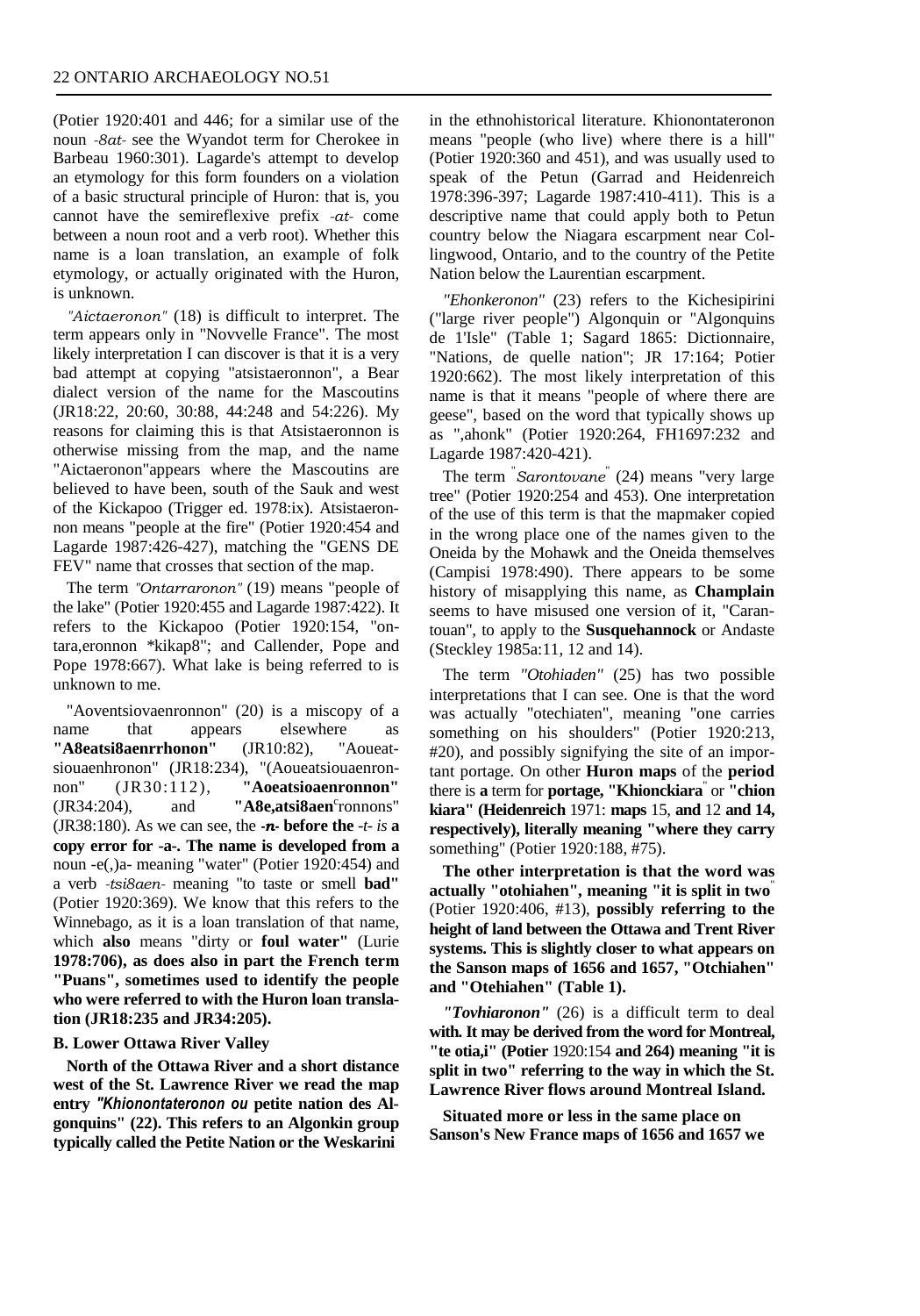have "Tonthata = ronon" and "Tonthatar" respectively. While it is possible that "Tovkhiaronon" could also refer to this Algonquian group, whose name appears in the Jesuit *Relations* as "Tontthrataronons" (JR21:246), "Atontrataronnons"  $(JR27:36)$  and "Atontrate<sup>c</sup>ronnons"  $(JR38:172)$ , it would have to have been very badly copied. More research is required.

#### C. Upper Ottawa River Valley

This part of the map is different from the rest. None of the terms occurs in the Jesuit *Relations,* and only three of them have the populative suffix  *ronon-.* The most difficult words to translate are in this section. All this argues that these names came from a different source from that which provided the other names.

A very challenging term to try to analyze is *"Khiondakovananiactonon" (27).* While the *-khi*clearly means "where" (Potier 1920:26-27) and the  *tonon-* (a miscopy of *-ronon-)* obviously is the populative suffix, the rest of the word poses quite a problem. The most likely interpretation of "Khiondakovananiactonon" is that it is based on the verb "ak8a,annen", which means "to speak a language badly, to have a strange accent" (Potier 1920:168). A Wyandot version of this verb was used to refer to the Odawa (Steckley 1990), and speakers of other Iroquoian languages used it to refer to the Shawnee (Feest and Feest 1978:785). The -oral- following the *-khi-* provides the appropriate pronominal prefix, meaning "they" (Potier 1920:7). As this word is in the Bear dialect (which can be seen from the initial -khi-), which did not have the -,- phoneme, the verb would have had *-aa-* rather than -a,a-. Having an *-a-* represent this proposed *-aa- is* quite conceivable. The only problem with this hypothesis is the -ia-, the -c- probably representing an *-h-* like sound that often was recorded prior to the populative suffix. At this point I cannot explain its presence.

The term *"Chaovaeronon"* (28) appeared in Sagard's dictionary in the following entry:

"Montagnets. Chauoironon, Chaughagueronon<sup>"</sup> (Sagard 1865 Dictionnaire "Nations, de quelle nation")

I suspect that this name is a folk etymology referring to a southern branch of the Montagnais. It is the northernmost *-ronon-* name south of the area labelled "Montaignets" in the map. The part of the name preceding the *-ronon-* bears a strong resemblance to the Algonquian term for "south" (Aubin 1975:140). The term for "in the south" in

Eastern Ojibwa, for example is "sa:wenonk" *(ibid.)* In the 18th century a similar folk etymology appeared in a term for the Shawnee (a people whose name is based on the term for south) — " *cha8anonronnon" —* (Potier 1920:154).

*"Terontov"* (29) is difficult to interpret, as it is virtually impossible that it is a Huron word with  *ter- ,* and as Huron words rarely end with -ov- (i.e. "8"). I suspect that the word involves the noun root  *ront-* meaning "tree" (Potier 1920:453) and the verb -o- meaning "to be in the water" (Potier 1920:401), possibly referring to a bridge *(ibid.)*

The word *"Aebneche"* (30) violates several rules of the Huron sound system, the most serious of which is the fact that there is no *-b-* in the language. Either, therefore, it is not a Huron word, or it is a badly miscopied one. It could be that the mapmaker was attempting to write "Abenaki", an Algonquianspeaking people who lived east of the St. Lawrence River. Alternatively, the form that he was trying to copy might have been a version of that which appears in Sanson's map of 1656 as "Agoyaheno". The most likely interpretation of this word is that it is "Aoiahenche", meaning "the pot is about to boil" (Potier 1920:263 #27). It could be a reference to what the river does there, such a pot reference not being unusual in an Iroquoian placename (see the Mohawk name "Canajoharie" in Lounsbury 1960:28).

*"Aossond"* (31) appears in Sanson's maps of 1656 and 1657 as "Assondi" and "Assodi" respectively. As far as I can see two interpretations are possible here. The term may be "Asondi", meaning "it forms or makes a plate" (Potier 1920:408 #26 and 453), possibly referring to the flatness of the area. In the map it is an area that is surrounded by hills. Alternatively, it may be an attempt to write "otsijondi" or "Atsiondi" , the Huron term for pickerel (FH1697:232), a fish so important to the Huron that April was named "when the pickerel run" (Steckley 1983:11).

The term *"Incheke" (32),* presented in Sanson's maps more accurately as "Encheke", is easily seen to be the Huron term for "caribou" (FH1697:231). Interestingly, this has caribou northeast of Lake Nipissing, while an earlier reference, Champlain's "Carte de la Nouvelle France<sup>"</sup> of 1632, has "chasse des caribous" written south of Lake Nipissing.

The term *"Ohahavdeon"* (33) appears to be constructed with the noun *-ahah-,* meaning "path" (Potier 1920:445). While it is not yet certain, it is most likely that the term has been incorporated into the verb "ontion" (Potier 1920:425), which with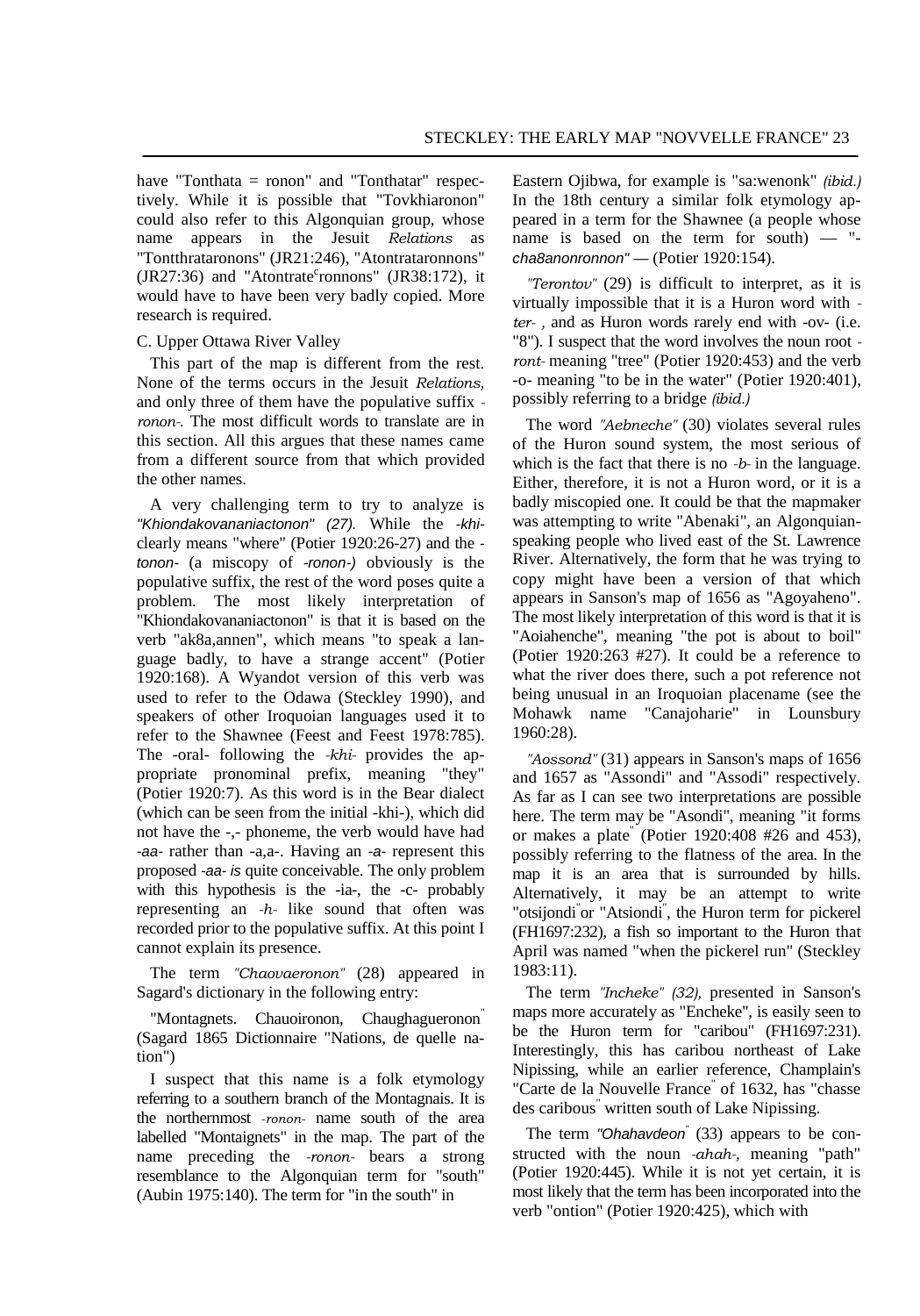this noun would give the meaning "the path goes there".

*"Erraon"* (34) means "sturgeon" (FH 1697:232). While it is not unusual for a band or clan within a tribe to have this name (see "Nameuilini" in White 1971:331 and in Huron see Potier 1920:152), this seems not to be the case here. What we seem to have with "Aossond", "Incheke" and "Erraon" are references to the animal species locally available as resources. This is further suggested by the form that appears in the Sanson map of 1656: "Errahonanoate". This could be something like "eraon annaoche" meaning "sturgeon, it runs" (Potier 1920; 301 #34; also see Steckley 1983 for similar terms naming months after the availability or runs of fish).

The terms *"Chi oaentonati"* (35) and *"aentondab"* (36) are treated together here because I suspect that there is a relationship between them. These terms are difficult to translate, but I believe that they both bear the noun root *-ent-,* meaning "pole, tree" (Potier 1920:446), which appears in a number of Huron placenames (e.g. in "ekaentoto", meaning "where there are plenty of trees, poles", a term for Manitoulin Island; see Du Creux's map of 1660 in Heidenreich 1971:map 11). One possibility for the verb into which the noun is incorporated is *- ,ondat-,* meaning "to become large" (Potier 1920:253-254). If such is the case, then the translation could be as follows: "chi 8aentondati", "before the poles, trees become large"; and "aentondache" (see "Aentodac" in Table 1), "the poles, trees are becoming larger".

The last two terms will requ<sup>i</sup>re additional research before anything definite can be said about them. *"Khiokhiac"* (37) means "it (river) is split in two" (Potier 1920:264; see the term for Montreal). North of the name, the river does just that.

*"Kovatohota"* (38) is extremely difficult for me to analyze. One possibility is that it means "where one gets out of the water" (Potier 1920:403).

#### D. Georgian Bay to Lake Superior

*"Eachiriovachronon"* (34) is another example of folk etymology, a "Huronized" version of the Algonquian word that appears in the Jesuit *Relations* as "Atchiligouan" (JR18:230), with the *-r-* replacing the -1- that does not exist in Huron (see this also in JR38:130, "Achir8achronnon"). It refers to what may either be called an Ojibwa band or grouping of bands (Rogers 1978:770).

*"Elsovtaironon" (40),* on the other hand, is a loan translation of "Amikwa", the name for a band or

group of bands of the Ojibwa (Rogers 1978:770). Amikwa means "beaver" (Aubin 1975:10 #129). The Huron term for beaver is "ets8tai" (FH1697:231). Thus we have in this case a word meaning "beaver people" with the mapmaker committing the copy error of putting an -1- where a *-t*should have been. As there is no -1- in Huron, this provides additional evidence that the writer was not familiar with the language.

The term *"Aovechissaeto — non"* (42) appears in the Jesuit *Relations* as "Aoechisaeronon"  $JR34:204$  and "a8echisae<sup>c</sup>ronnon" (JR38:180), and earlier in Sagard as "Chiserhonon" (Sagard 1865 Dictionnaire "Nations, de quelle nation"). It is a rather extreme case of folk etymology, making almost completely unrecognizable the Algonquian name for another Ojibwa group, the Mississauga (Rogers 1978:769). It has such a changed form that Lagarde mistakenly linked it with ",atsista,eronnon", the name for the Mascoutins (Lagarde 1987:417).

*"Skiaeronon"* (43) is the term for the Saulteaux (Rogers 1978:769-770), the people who lived near the rapids/waterfalls of what is now Sault Ste. Marie. It is a difficult term to analyze. It bears little resemblance to the Algonquian word for the Saulteaux, that appears in the Jesuit *Relations* as "baouichtigouian"(JR18:230), "Pauoitigoueieuhak" (JR23:222), "Paouitagoung" (JR33:148), "Pagouitik" (JR44:251) and "Pahouiting dach Irini" (JR54:132). It appears in Huron in the 17th century as "Squierhonon", "Eskiaeronnon" and "Enskia,e<sup>c</sup>ronnon" (Sagard 1865 Dictionnaire "Nations, de quelle nation"; JR34:204 and JR38:180, respectively). The possibility with the greatest likelihood is that it is derived from the noun ",ia", meaning "canoe" (Potier 1920:455). In two Huron dictionaries, this noun plus the location noun suffix -(,)e- (see [44] below) and *-ronnon- is* presented as meaning "les navigateurs" (HF59) and "mattelot" (HF62; sailor). Add the repetitive suffix - (e)s- (Potier 1920:24-5 and see the discussion in nare [4]), which changes -,- to -k-, and we could have "people characterized as canoeists". In the 18th century, two terms seem to have emerged, one for the place, "te oskonchia,e" meaning "there are two waterfalls" (Potier 1920:242 #80 and 453) and one for the people, "ekieeronnon" (Potier 1920:154). The latter term could mean "people of where they (i.e. the waterfalls) are two" (Potier 1920:264 and 26-27). This may represent the completion of the folk etymology process, wherein an originally meaningless Algonquin term came to have meaning when the Huron learned more about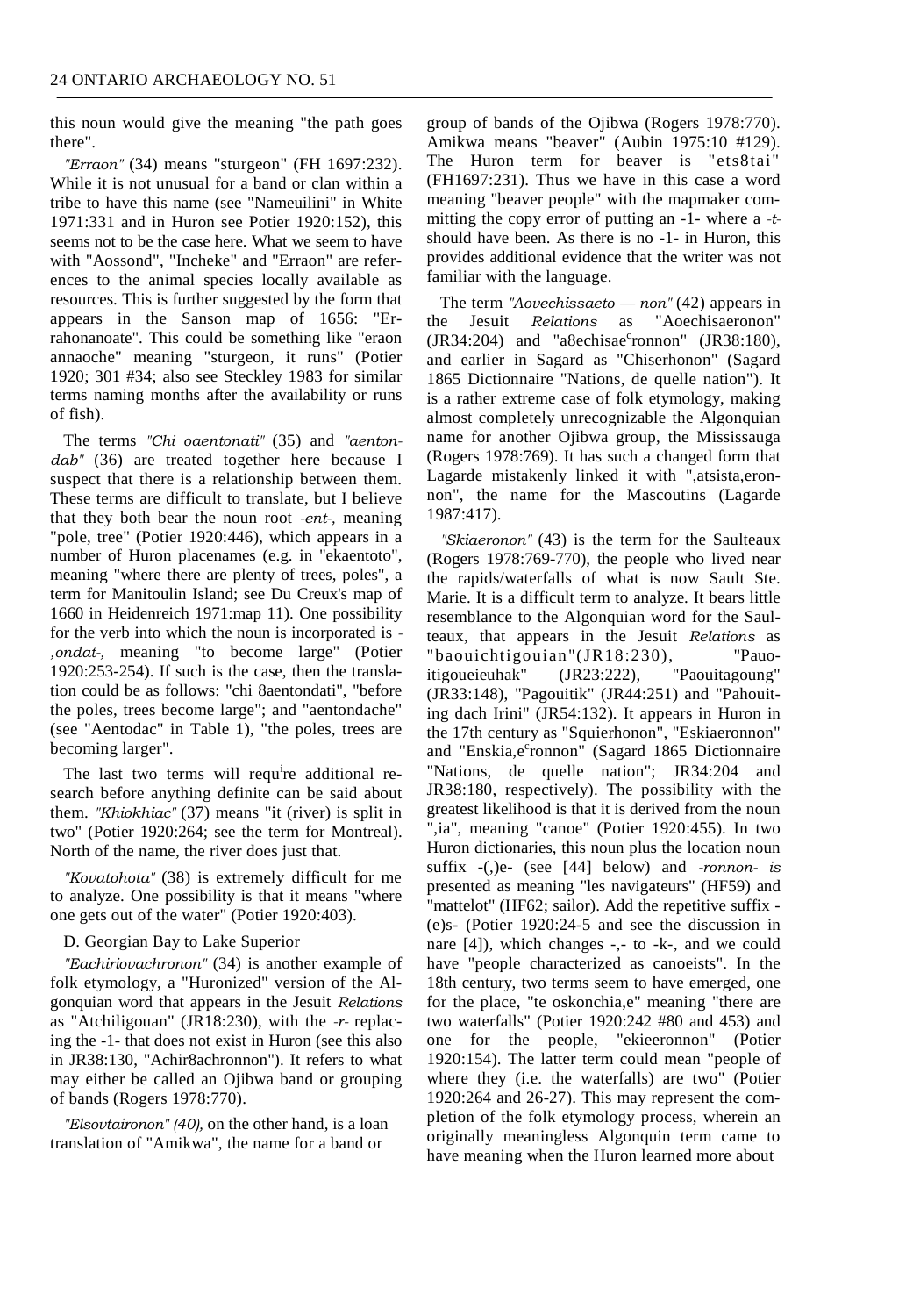the nature of the area.

The main component of the name "As*taovanchaero — non"* (44) is *-astaovanch-,* meaning "rattle" , particularly a turtle shell, what was typically termed "chichikoi" in the ethnohistorical literature (see "Chichicoyas"in Kinietz 1965; and ",asta8ench $a$ " in Potier 1920:453). With the *-ae*as the locative noun suffix (Potier 1920:76 "ad... apud... in" and 77 "Dc.. . e... ex") appearing in nares  $(1)$ ,  $(2)$ ,  $(3)$ ,  $(7)$ ,  $(11)$ ,  $(14)$ , (18), (23), (28) and (43) and the populative suffix  *ronon-* we get the translation "people (who live) where the rattle

## is".

There are two interpretations that can be made concerning this name, both of which include the notion that it is a loan translation. One alternative is that the turtle meaning was primary, that animal being a significant image in the area. "Michilimackinac", for example, means "large turtle". The second, and more likely, alternative is that the noun was used in the Huron word for rattlesnake, "osta8enchont" meaning "it has rattles attached to it" (FH1697:193 and Potier 1920:418 #52). This would make the name a loan translation for "Nadovess — ro", discussed below, which involves the Algonquian term for rattlesnake. Thus we could have, as with the Fox, a pair of names drawn from two linguistic sources, Iroquoian and Algonquian, referring to one group.

*"Nadovess— ro"* (45) is a folk etymology of the Algonquian word "natowe", referring both to rattlesnakes and to disliked speakers of the Iroquoian and Siouan language families (Tooker 1978:406; J. Hewitt, in White 1971:325-326). In this case the reference is to the Sioux *(cf.* FH1697:248 "les scioux Nad8echioronnon").

#### Conclusions

Two main types of conclusions can be derived from the preceding analysis. We have already seen one, the identification of the locations of Great Lakes tribes prior to the dispersals of the late 1640s and the 1650s. Additionally, from the analysis of the Huron words on the map, specifically of the names of tribes, conclusions can be drawn concerning the nature of the Huron naming of "outsiders" , conclusions that can be verified by looking at Huron names for people not on the map and at names assigned to individual French people. We can say that the Huron's names for peoples were frequently, perhaps typically, borrowed. The source was either the people themselves, or was another tribe closer to them than the Huron. The

borrowing process could involve some restructuring of the original term. The populative suffix  *ronnon-* would be added to the term (see names numbered 15, 20, 28, 34, 40, 42 and 45) or it would replace another populative suffix — the Iroquois  *hak- (see* 2 and 3). If the original term has a foreign element, such as an -1-, -m-, or -p-, the Huron changed it either by translating the term (see 18, 20 and 40, a loan translation in other words), or by reworking the sound to make it "more Huron" (see 15, 34 and 42), a process I have here termed folk etymology.

A form of verification for this hypothesis can be provided by Huron names for peoples not on the map, peoples for which we know both the original term and the derived Huron one. Loan translations exist in the Huron terms for the Micmac, Miami and Inuit.

The Micmac, living in what are now New Brunswick, Newfoundland, Nova Scotia and Prince Edward Island, were called "porcupines" by their neighbours to the west, the Malecite (White 1971:290). The Huron called them "tsi,enronnon" (FH1697:248) or "tsinnienronnon" (Potier 1920:154). This appears to be derived from a Huron term for porcupine that we see in the Wyandot "tsinE?<sup>E</sup>ka<sup>'</sup>?a" (Barbeau 1960:133 #43-44).

The Miami have a tradition that their original name was `Twaatwaa' or "Twautwau", a name imitating the sound of the crane (Callender 1978:688). The Huron name for the Miami was recorded in 1640 as "Attochingochronon" (JR 18:234; *cf.* FH 1697:248). This is based upon the Huron word for crane "atochingot" (FH1697:232; Potier 1920:445 and 446).

The word "Eskimo" is derived from a Micmac word referring to the fact that the Inuit ate much of their meat, fish and blubber raw. Two Huron terms for Inuit that appear in Jesuit Father Pierre Potier's writings are "ok8ch iech-ronnon" (Potier 1920:408 #20) and "ok8chtronnon" (Potier 1920:408 #20 and 154). Both are based on a verb meaning "to be raw " (Potier 1920:252 #3). The first version thus means "people who eat things raw", the second "raw people".

Restructuring a borrowed word containing foreign sounds happens in the Huron words for the Spanish (i.e. espagnols), and the Potawatomi. In the first case we have two sounds alien to Huron: -pand -1-. In the altered Huron form -p- was replaced by the fellow labial (consonant formed with the lips) -kw-, and -1- by -n-. The populative suffix  *ronnon-* was added to give us "Esk8annionron-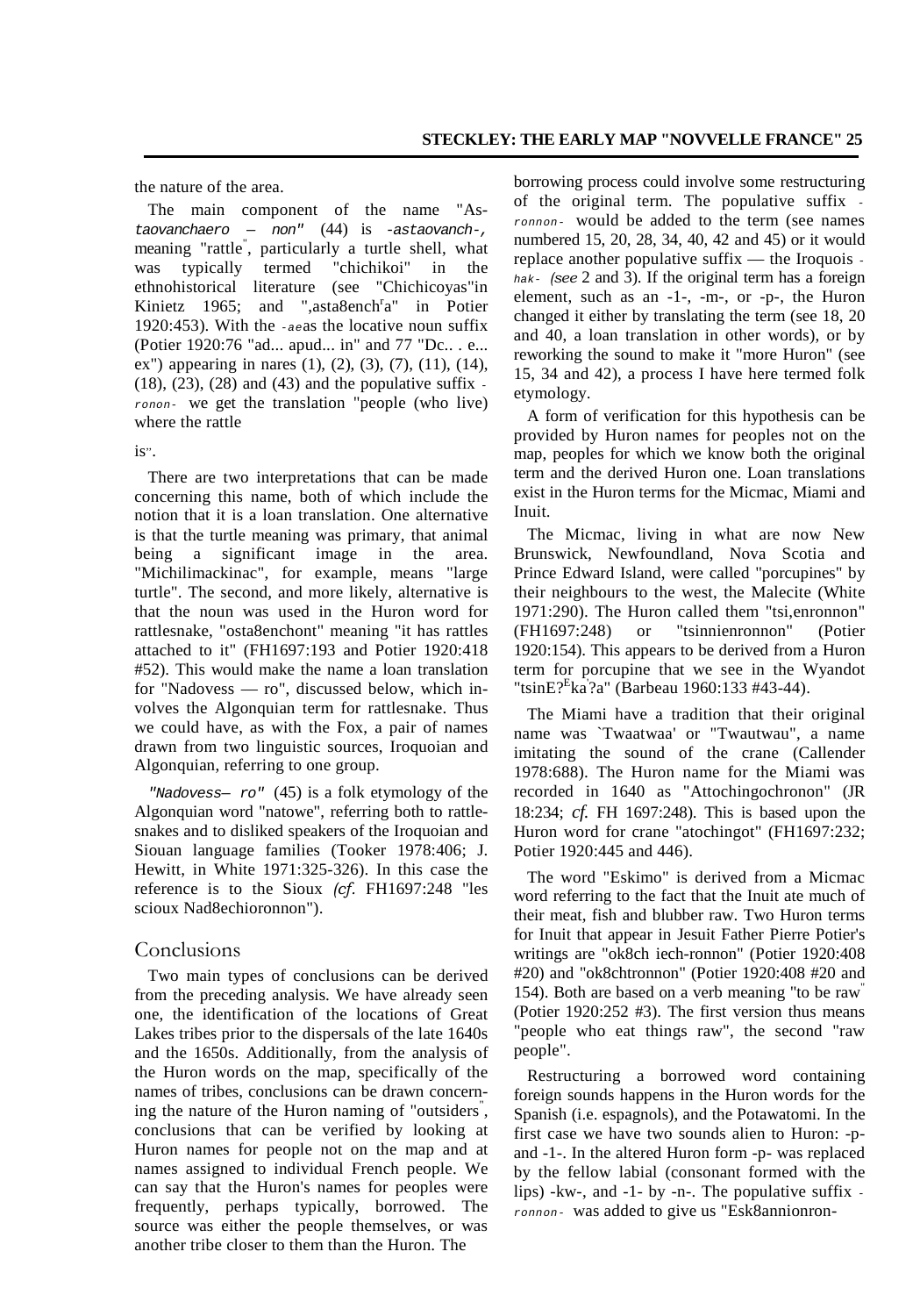

The map NOVVELLE FRANCE is reproduced by permission of the Hydrographer of the Navy, Taunton, England, and produced in co-operation with the Huronia Museum, Midland, Ontario; the Institute for Great Lakes Research of Bowling Green State University, Ohio; Theodore D. Wakefield, Clifton, Ohio; and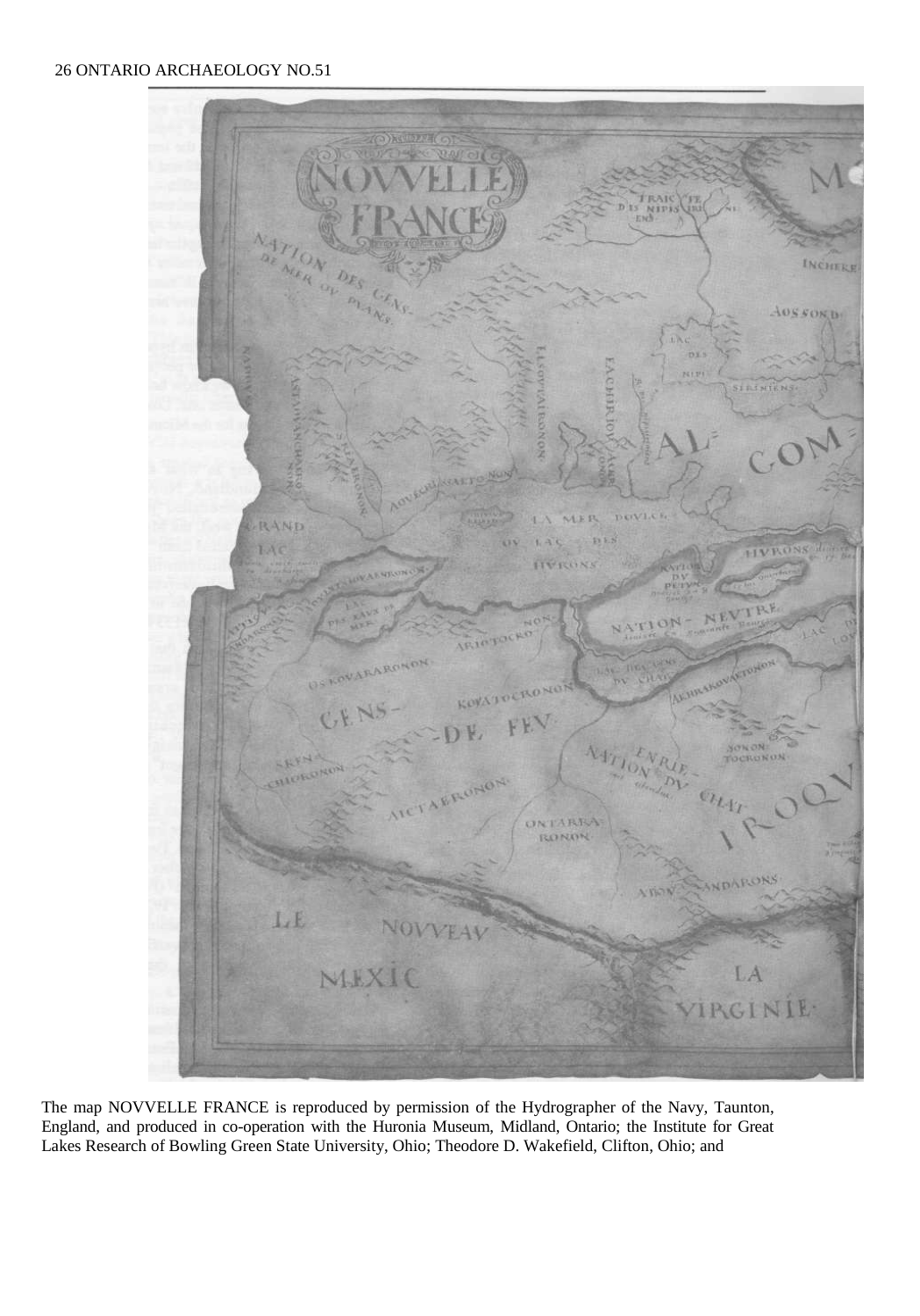

Tapestry Graphics Inc., Collingwood, Ontario. This reproduction is reduced from the poster-sized coloured edition available from the Huronia Museum, with permission of the Huronia Museum.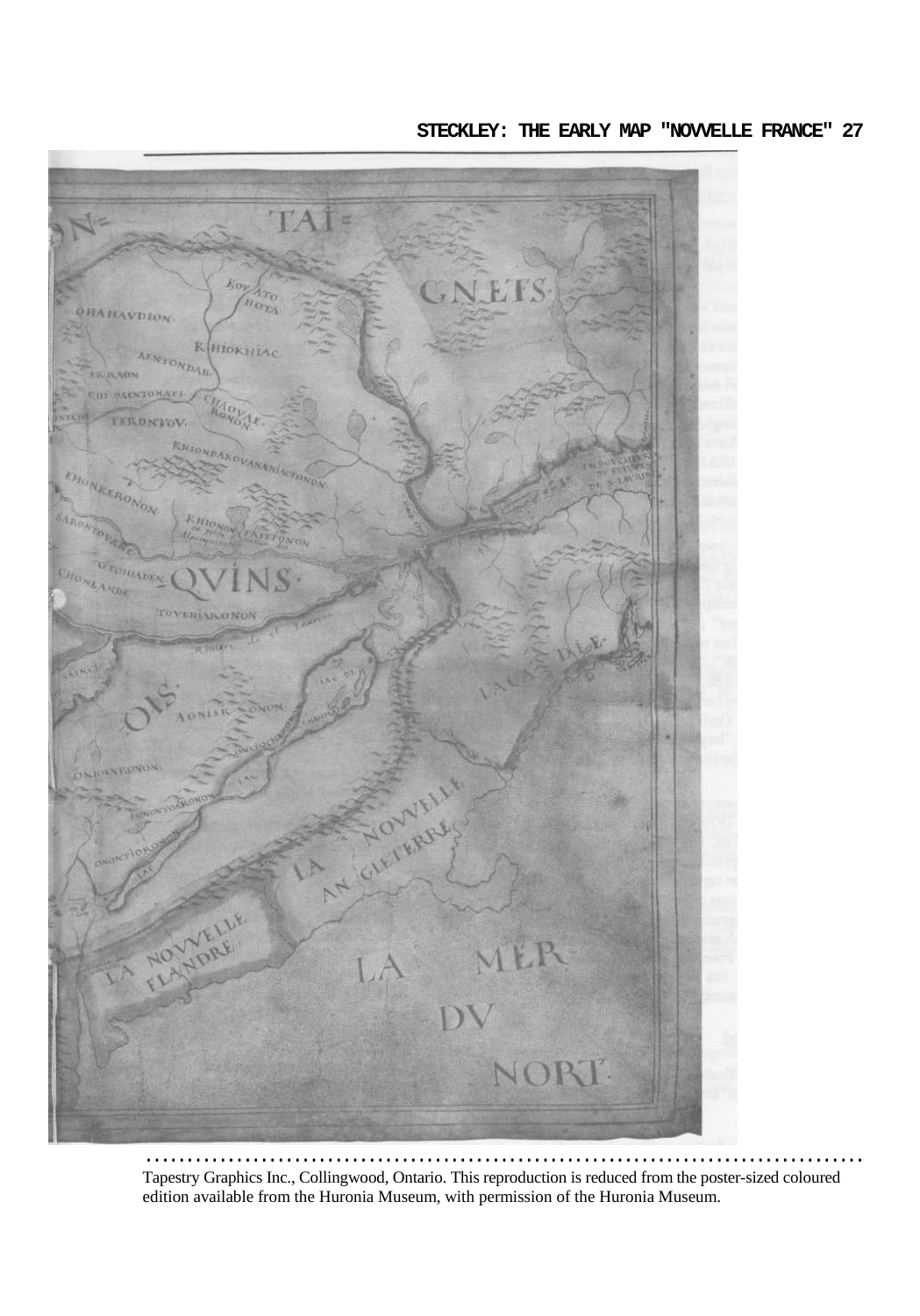non" (FH1697:248 and Potier 1920:154).

According to J. A. Clifton:

The name Potawatomi is from Ojibwa *po•te•wa•tami,* which corresponds to the Potawatomi self-designation *potewatmi.* (Clifton 1978:741).

We know that *-p -* and *-m-* do not exist in Huron, so the word would have to be altered. In the Jesuit *Relations* the term shows up as "Ondatouatandy" (JR33:151) and "A,otonatendia" (JR38:181). The p- has been dropped and the *-m-* has become an -n-. Nasal vowels (indicated by vowels followed by *-n*in the Jesuit writing) followed by oral vowels such as -i- tended to have a *-d-* between them. This is what developed in this form. The initial syllables  *ond-* and -a,o- are pronominal prefixes that can be used with *-a-* conjugation verbs to mean "they".

Huron names for the French also often involved loan translations and reworked borrowings (Steckley 1986). Concerning the former phenomenon we have "Arioo" for Pierre Chastellain (JR16:238). It appears to be a bad recopying of  $\degree$ , ari $8^{\circ}$ ta $\degree$ , meaning "pierre" or "stone" (Potier 1920:453). Guillaume Couture (the last name meaning "sewing") was termed "ihandich", "he sews" by the Huron (JR28:183; Potier 1920:291 #100). The French Governor Montmagny had his name loan translated into "Onnontio" (initially JR35:165 and JR36:103), meaning "large hill" (Potier 1920:396 and 451). It became the Huron name for subsequent French governors.

Two reworked names appeared for Marie, "Onarie" (Steckley 1978:110) and later "8arie" (JR10:72 and JR41:166, 168 and 174). Huron did not have the sound represented by -j- in French. The closest sound was that represented by -ch-. Therefore Jean de Brébeuf was called "Hechon", the *-he*adding a masculine pronominal prefix to the word (JR8:92, 96 and 98). A similar reworking occurred with "Chauose" for Francois Joseph Le Mercier (JR16:239), with -s- the closest thing to the -fsound that ended the word "Joseph".

References cited

Abler, Thomas and Elisabeth Tooker 1978 "Seneca" in Trigger, ed. 505-517.

Antilla, Raimo

1972 *An Introduction to Historical and Comparative Linguistics.* New York, The Macmillan Company.

Aubin, George

1975 *A Proto-Algonquian Dictionary.* National Museum of Man, Mercury Series, Canadian Ethnology Service Paper #29, Ottawa.

Barbeau, Marius

1960 *Huron-Wyandot Traditional Narratives.* National Museum of Canada Bulletin #165. Ottawa.

Blau, Harold, Jack Campisi and Elisabeth Tooker 1978 "Onondoga" in Trigger, ed. 491-499.

Callender, Charles

1978 "Fox" in Trigger, ed. 636-647.

- Callender, Charles, Richard Pope, and Susan Pope 1978 "Kickapoo" in Trigger, ed. 656-667
- Campisi, Jack 1978 "Oneida" in Trigger, ed. 481-490
- Clifton, James 1978 "Potawatomi" in Trigger, ed. 725-742
- Feest, Johanna and Christian Feest 1978 "Ottawa" in Trigger, ed. 772-786
- Fenton, William and Elisabeth Tooker 1978 "Mohawk" in Trigger, ed. 466-480

FH1697

French-Huron manuscript dictionary (earliest date 1697)

- Garrad, Charles and Conrad Heidenreich 1978 "Khionontateronon (Petun)" in Trigger, ed. 394-397.
- Heidenreich, Conrad

| 1971 | Huronia: A History and Geography of |
|------|-------------------------------------|
|      | the Huron Indians 1600-1650.        |
|      | McClelland & Stewart Ltd., Toronto. |
| 1988 | "An Analysis of the 17th Century    |
|      | Map 'Novvelle France in Carto-      |
|      | <i>graphica</i> vol. 25 #3. 67-111. |

HF59

- Huron-French manuscript dictionary
- HF62

Huron-French manuscript dictionary

JR = Thwaites, Rueben Gold

*'96-'O1 The Jesuit Relations and Allied Documents.* 73 vols. Cleveland, the Burrows Brothers.